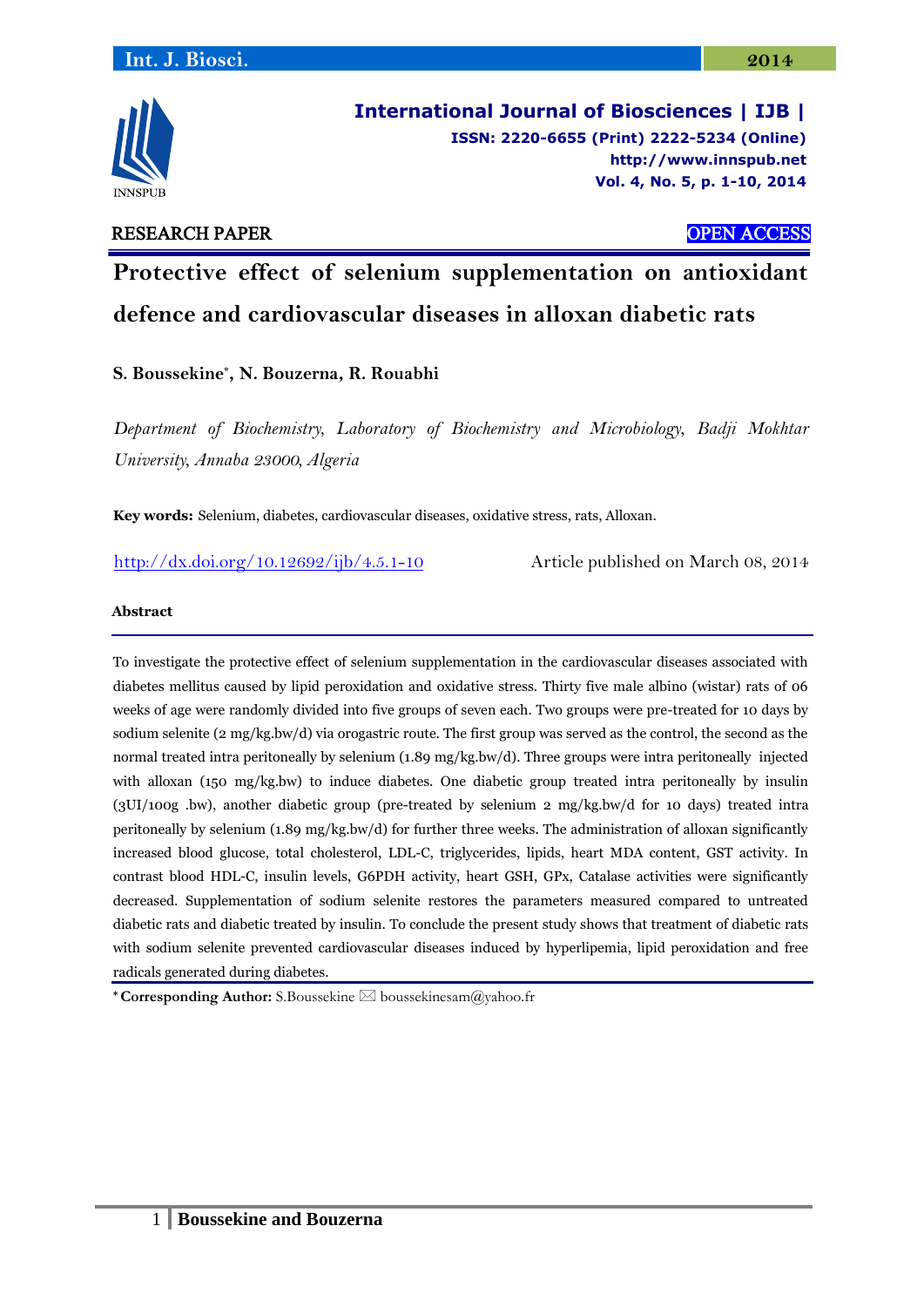#### **Introduction**

Diabetes mellitus is a group of metabolic diseases characterized by hyperglycemia, dyslipidemia, and disturb protein metabolism that results from defects in both insulin secretion and/or insulin action. The disease is associated with reduced quality of life and increased risk factors for mortality and morbidity. The long-term hyperglycemia is an important factor in the development and progression of micro- and macrovascular complications which include neuropathy, nephropathy, cardiovascular (CVD) and cerebrovascular diseases (Altan, 2003; Strojek, 2003). The underlying goal of all diabetes treatment and management is to maintain an adequate blood glucose concentration (Charpentier, 2002).

Cardiovascular disease (CVD) is the major cause of death in patients with diabetes (Giugliano et *al*., 1996). It is estimated that incidence of CVD is three to seven-fold higher for individuals with diabetes than in the non-diabetic population (Rosen et *al*., 1998). Lipoprotein abnormalities have been identified among the several risk factors that could account for this increase in CVD incidence in diabetes (Assmann and Schulte, 1988). Antioxidant micronutrients are being widely studied for their alleged beneficial properties in the prevention of human diseases, including cancer, arthritis and cardiovascular diseases (Bidlack et *al*., 1996). Previous studies have shown their efficacy in experimental diabetes mellitus by repressing hepatic glucose production and increasing muscle insulin activity (Guerrero and Rodriguez, 2005). In STZ-induced diabetic rats, daily sodium selenite treatment (15–20 μmol/kg body weight, intraperitoneally) reduced or normalized high blood glucose levels and restored left ventricular pressure parameters without any positive effect on low insulin level (McNeill et *al*., 1991; Battel et *al*., 1998). Recently, in our previous studies, we have demonstrated that treatment of STZ-induced diabetic rats with a low amount of sodium selenite  $(5 \mu \text{mol/kg})$ , intraperitoneally) compared with the others (McNeill et *al*., 1991; Battel et *al*., 1998) could protect the ultra structure of heart against diabetes induced alterations, reverse the increase in platelet aggregation and thromboxane B2, and restore the altered cardiac mechanical and electrical activities (Ayez et *al*., 2002; Ayez et *al*., 2004). In vitro studies had shown also that when rat adipocytes were incubated with sodium selenite, glucose transport was stimulated markedly (Ezaki, 1990). Whether the insulinlike effects of selenium compounds in cultured adipocytes can explain the published beneficial effects in diabetic animals is not well understood yet. Even recently, it has been demonstrated that selenium exerts both insulinlike and non-insulin-like actions in adipocytes (Heart and Sung, 2003).

As summarized earlier, there is ample evidence that selenium compounds can restore some metabolic parameters and, to some extent, diminished cardiac function in experimental diabetes. Selenium is an essential dietary component for mammals, including humans. One of its well-understood functions is that it is present in the active center of glutathione peroxidase, which scavenges various peroxidases and protects macromolecules from oxidative damage (Rotruck et *al*., 1973). Low concentrations of selenium are essential for the synthesis of selenocysteine-containing enzymes (Koller and Exon, 1986).

Although selenium compounds are commonly used as a dietary supplement for the treatment of seleniumdeficiency diseases (Neve, 1991), the effects of these compounds on the altered antioxidant system of diabetic heart have been controversial (Mak et *al*., 1996; Doi et *al*., 2001). Thus, we aimed to investigate whether beneficial effects extend to the alterations in the blood lipids parameters, heart lipid peroxidation TBARS, glutathione content, anti oxitative enzyme activities in heart such: glutathione peroxydase GPX, glutathione –S- transferase GST, Catalase (CAT) which have important roles in the antioxidant defense mechanisms.

#### **Materials and methods**

#### *Chemicals*

#### *Animals and experimental design*

Thirty five male albino wistar rats of 06 weeks of age with a body weight ranging from 180-220 g were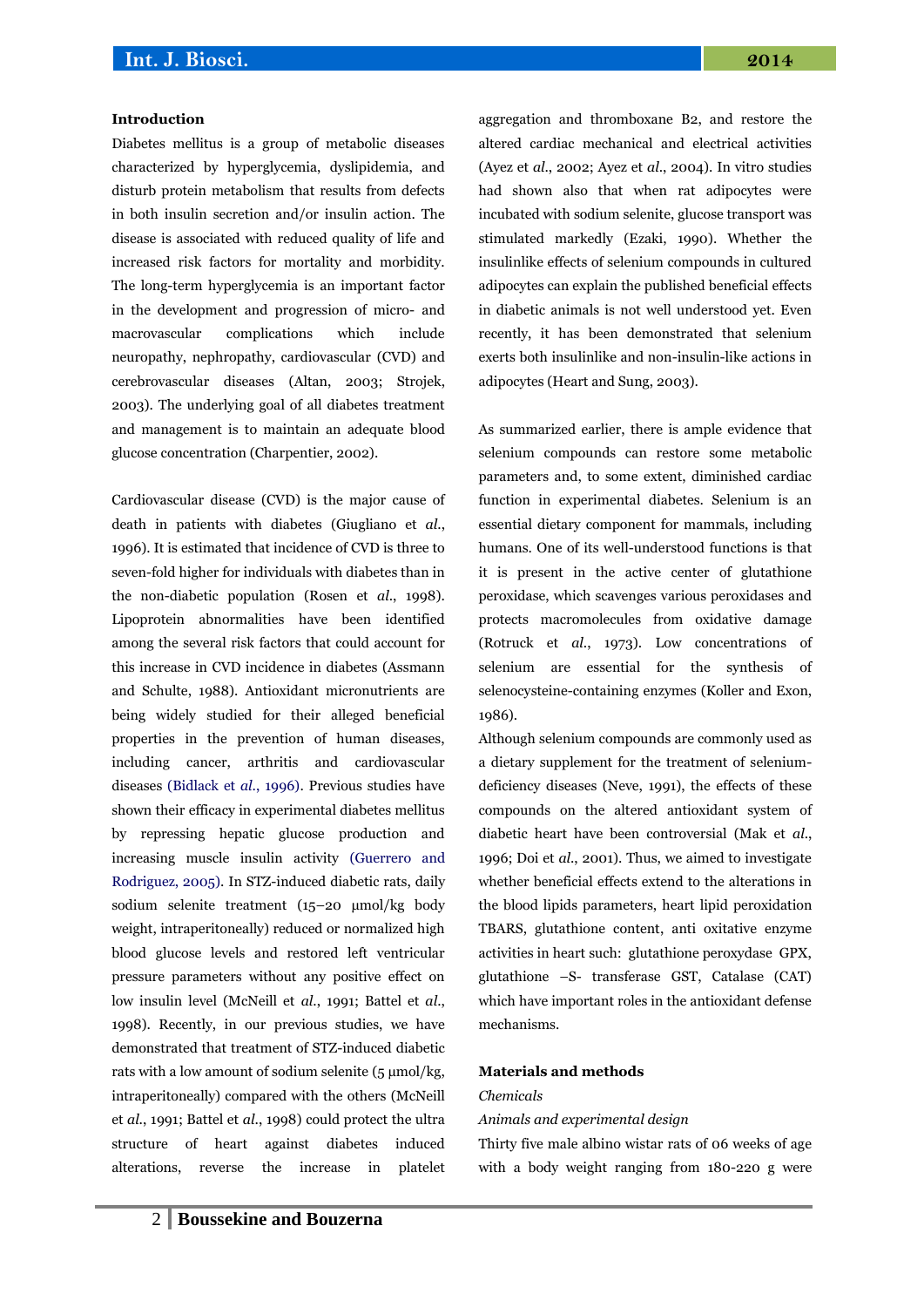# **Int. J. Biosci. 2014**

obtained from the Pasteur institute (Algeria). Animals were acclimated for 2 weeks under the same laboratory conditions of photoperiod (12 h light: 12 h dark) with a minimum relative humidity of 40 % and room temperature of 23± 2°C. Food (standard diet, supplied by the "ONAB, el harrouch", Algeria), and water were available ad libitum. Rats were randomly divided into five groups of seven (7) males each. Two groups were pre-treated for 10 days by sodium selenite (2 mg/kg.bw/d) via orogastric route. The first group was served as the control (con), the second as the normal treated intra peritoneally by selenium (1.89 mg/kg.bw/d) (normal-Se) (Berg et *al*., 1995). Three groups were intra peritoneally injected with alloxan (150 mg/kg.bw) to induce diabetes (Rotruck and *al*., 1973). After 72 h alloxan injection; the blood glucose level of the whole blood obtained from the tail vein of the over night fasted animal was tested and those with a blood glucose level above 3 g/l were deemed diabetic. One diabetic group was treated intra peritoneally by insulin (3UI/100g .bw) (DM-Insulin) (Suthagar et *al*., 2009). Another diabetic group (pre-treated by selenium 2 mg/kg.bw/d for 10 days) was treated intra peritoneally by selenium (1.89 mg/kg.bw/d) (DM- Se) for further three weeks. At the end of experimental period, rats were fasted for 12 hours, and then sacrificed by decapitation and fasting blood sample were collected from the sacrificed animals in heparinised vial and plain vial for hemolysate preparation and for serum preparation respectively. The remaining blood was centrifuged at 2200xg for 15 min at 04°C, and the serum stored at - 20°C for biochemical analysis of: glucose, insulin, total cholesterol, HDL-cholesterol, triglycerides and total lipids. The total blood for glucose 6 phosphate dehydrogenase (G6PDH) activity measured.

The heart was rapidly washed with saline and stored at -20°C.

#### *Tissue preparation*

1 g of heart was homogenized in 2 ml of buffer solution of phosphate buffered Saline 1:2 (w/v: 1g tissue with 2ml PBS, pH 7.4). Homogenates were centrifuged at 10000xg for 15 min at 4°C and the resultant supernatant was used for the determination of glutathione (GSH), malondialdehyde (MDA) content, and glutathione peroxydase (GPx), glutathione-S- transferase (GST) and catalase activities.

# *Determination of blood glucose, G6PDH activity, insulin, total cholesterol, HDL cholesterol, triglycerides, lipids*

Plasma glucose level was assayed with a commercial kit (spin react, Spain ref 41011) and determined by enzymatic colorimetric method using glucose oxidase enzyme (Kaplan, 1984). The Glucose-6-Phosphate Dehydrogenase (G6PDH) activity in erythrocytes was determined by monitoring the NADPH production at 340 nm and at 37° using the Rx monza analyser (Loher and Waller, 1974). Total insulin as determined by electrochimiluminescence method (Sapin et *al*., 2001). However plasma total cholesterol, HDL cholesterol, triglycerides and total lipids were determined by methods using kits from Spinreact (ref: 1001091, 1001097, 1001311, 1001270) respectively (Naito and Kaplan, 1984; Buccolo, 1973; Kaplan, 1984). LDL determined by Friedewald formula (Friedwald et *al*., 1972).

#### *Determination of reduced glutathione*

Liver glutathione (GSH) concentration was measured utilizing the method described by weckberker and Cory (1988).

#### *Determination of Glutathione peroxidase (GPx)*

Glutathione peroxidase (GPx) (E.C.1.11.1.9) activity was measured by the procedure of Flohe and Gunzler (1984). Supernatant obtained after centrifuging 5% heart homogenate at 1500×g during 10 min followed by 10000×g for 30 min at 4 ◦C was used for GPx assay. 1ml of reaction mixture was prepared which contained 0.3 ml of phosphate buffer (0.1M, pH7.4), 0.2ml of GSH (2mM), 0.1 ml of sodium azide (10mM), 0.1ml of H2O2 (1mM) and 0.3ml of heart supernatant. The reaction was terminated by addition of 0.5ml 5% TCA after 15 min of incubation at 37°C. Tubes were centrifuged at  $1500 \times g$  for 5 min and the supernatant was collected. 0.2 ml of phosphate buffer  $(0.1M<sub>D</sub>H<sub>7.4</sub>)$  and 0.7 ml of DTNB  $(0.4 \text{ mg } / \text{ml})$  were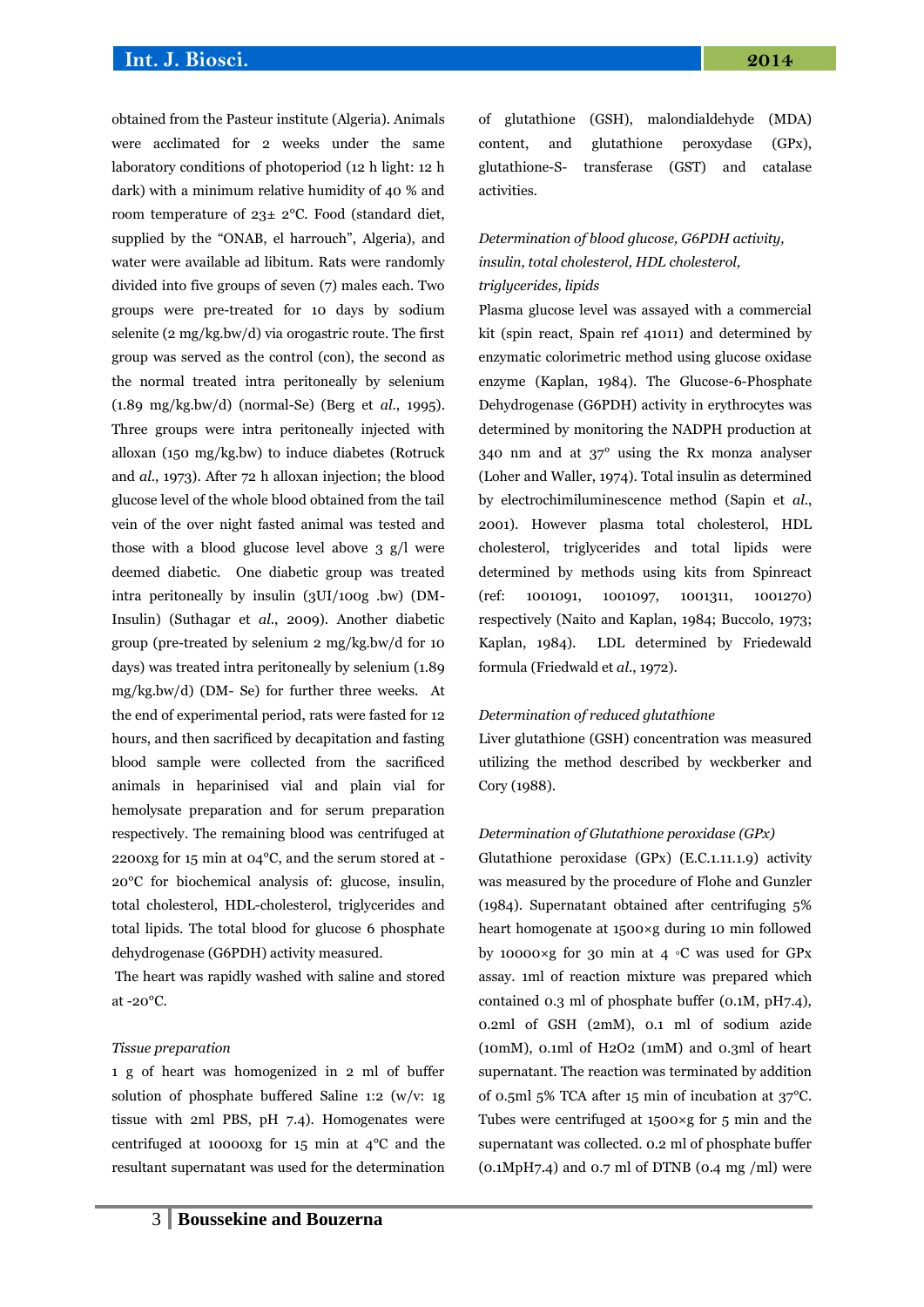added to 0.1ml of reaction supernatant. After mixing, absorbance was recorded at 420 nm.

# *Determination of thiobarbituric acid reactive substances (TBARS)*

The lipid peroxidation level in heart homogenate was measured as malondialdehyde (MDA) which is the end product of lipid peroxidation, and reacts with thiobarbituric acid (TBA ) as a TBA reactive substance (TBARS) to produce a red coloured complex with a peak absorbance at 532 nm (Buege and Aust, 1984).

Thus, 125µl of supernatant were homogenized by sonication with 50 µl of PBS,125 µl of TCA–BHT (trichloroacetic acid–butylhydroxytoluene) in order to precipitate proteins, and then centrifuged (1000×g, 10 min, and 4 ◦C). After wards, 200 µl of supernatant were mixed with 40 µl of HCl (0.6M) and 160 ml of TBA dissolved in Tris, and then the mixture was heated at 80 ◦C for 10 min. The absorbance of the resultant supernatant was obtained at 530 nm. The amount of TBARS was calculated using a molar extinction coefficient f1.56×105 M/cm.

#### *Determination of glutathione-S-transferase*

Glutathione-S-transferase (GST) (EC2.5.1.18) catalyzes the conjugation reaction with glutathione in the first step of mercapturic acid synthesis. The activity of GST was measured according to the method of Habig *et al*. (1974). The P-nitro benzyl chloride was used as substrate. The absorbance was measured at 340 nm at 30 s intervals for 3min.

#### *Determination of catalase activity*

The catalase (CAT) activity was determined according to the method of Aebi (1984). The H2O2 decomposition rate was followed by monitoring absorption at 240 nm. One unit of CAT activity is defined as the amount of enzymes required to decompose 1µmol of hydrogen peroxide in 1 min. the enzyme activity was expressed as umol H2O2 consumed /mn/mg protein.

#### *Protein estimation*

The protein contents of various samples were determined according to the method of Bradford (1976) by using bovine serum albumin as a standard.

#### *Statistical analysis*

Analysis of variance (ANOVA) was used to compare multiple group means, followed by student's t- test to determine statistical significance  $(p<0.05)$  among the different groups. All statistical analysis were performed using MINITAB software (version 13.31). Results are expressed as means ± SEM.

#### **Results**

(table 01).

### *Effects of treatments on plasma biochemical parameters*

# *a) Blood glucose, insulin levels and G6PDH activity:* alloxan-induced diabetes in rats produced a significant decrease in blood insulin level (73%), G6PDH activity (23%) and increase in glucose level (75%) compared to the control group. Insulin treatment significantly increase blood insulin level, G6PDH activity respectively by (69%, 15%), and decrease glucose level by 67% compared to no treated diabetic rats. Also selenium treatment significantly increase insulin level and G6PDH activity respectively by (66%, 20%), and decrease significantly the level of glucose by 42% compared to no treated diabetic rats

# *b) Blood total cholesterol, HDL-C, LDL-C, Triglycerides and total lipids*

Diabetic tats produced a significant increase in total cholesterol (47%), LDL-C (60%), triglycerides (57%), lipids (33%) and decrease in HDL-C by 4% compared to the control group. However in insulin treatment significantly decrease the T cholesterol, LDL-C, triglycerides and lipids levels respectively by (26% ,39%, 23% ,15%), and increase HDL-C level by 7% compared to no treated diabetic rats. Selenium treatment decrease significantly the levels of T cholesterol, LDL-C, triglycerides and lipids levels respectively by (48% ,63%, 53% ,21%), and increase HDL-C level by 12% compared to no treated diabetic rats (table 01).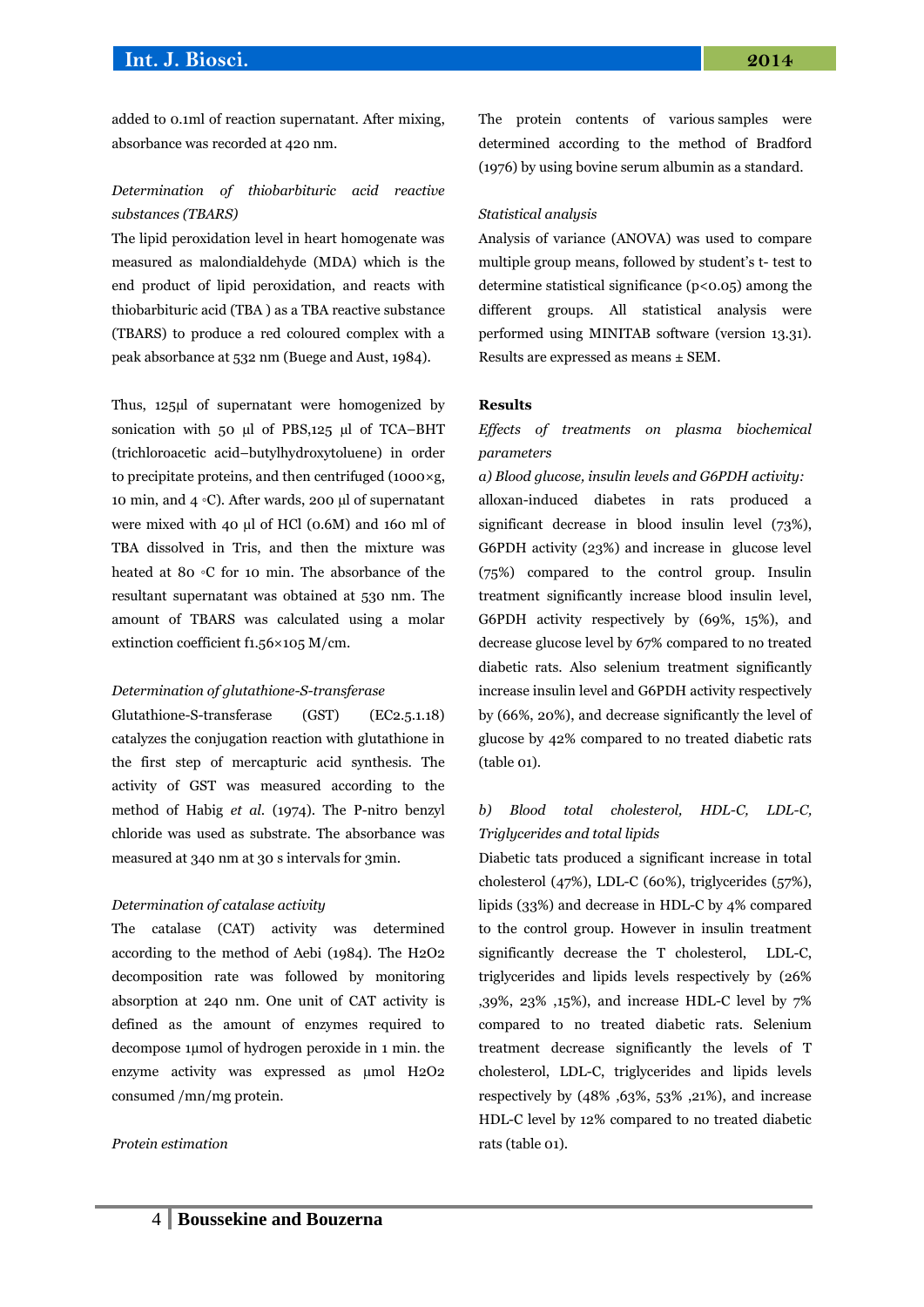#### *Effects of treatments on heart tissue parameters*

Alloxan-induced diabetes in rats produced a significant decrease in GSH content by 20% (fig 01), GPx (fig 02), catalase (fig 04) activities respectively by (26%,33%), and increase in GST (fig03)activity (18%),

TBARS (fig 05) content by 47% in heart tissue compared to control group. Insulin treatment

significantly increase GSH content (11%), GPx and catalase activities (11%, 25%) respectively and decrease GST activity by 8% and MDA content by 24% compared to no treated diabetic rats. Sodium selenite treatment significantly increase GSH level by 17%, GPx and catalase activities respectively by (20%, 28%), and increase GST activity by 15% and MDA content by38% compared to no treated diabetic rats.

**Table 1.** Blood glucose, insulin, total cholesterol, HDL-C, LDL-C, triglycerides, lipids levels and G6PDH activity in control, normal treated with selenium (Normal +Se), diabetic (DM), diabetic treated with insulin (DM+ Insulin) and diabetic rats treated with selenium (DM+ Se).

| Parameters                    |                  | Experimental groups |                             |                                     |                         |  |  |
|-------------------------------|------------------|---------------------|-----------------------------|-------------------------------------|-------------------------|--|--|
| &treatments                   | Cont $(n=7)$     | Normal $+$ Se (n=7) | $DM(n=7)$                   | $DM+$ Insulin $(n=7)DM+$ Se $(n=7)$ |                         |  |  |
| Glucose (mmol/l)              | $3.5 \pm 0.11$   | $3.44 \pm 0.11$     | $13.87 \pm 0.62^{abd}$      | 4.49 $\pm$ 0.24 <sup>abc</sup>      | $8.04 \pm 0.4^{abcd}$   |  |  |
| Insulin $(\mu \text{ UI/ml})$ | $2.34 \pm 0.048$ | $2.41 \pm 0.04$     | $0.64 \pm 0.06^{abd}$       | $2.06 \pm 0.06^{abc}$               | $1.90 \pm 0.038^{abcd}$ |  |  |
| $G-6-PDH(m)$                  | $141.9 \pm 2$    | $143.5 \pm 1$       | $109.8 \pm 3^{abd}$         | $130.4 \pm 2.2^{abc}$               | $136 \pm 1.3^{abcd}$    |  |  |
| UI/10GR)                      |                  |                     |                             |                                     |                         |  |  |
| Cholestérol                   | $T2.48 \pm 0.1$  | $2.48 \pm 0.21$     | $4.67 \pm 0.13^{abd}$       | 3.45 $\pm$ 0.05 <sup>abc</sup>      | $2.41 \pm 0.08^{cd}$    |  |  |
| (mmol/l)                      |                  |                     |                             |                                     |                         |  |  |
| $HDL-C$ (mmol/l)              | $0.92 \pm 0.04$  | $0.97 \pm 0.04$     | $0.88 \pm 0.015^b$          | $0.90 \pm 0.0025^b$                 | $1.00 \pm 0.038^{cd}$   |  |  |
| LDL-C                         | $1.21 \pm 0.02$  | $1.17 \pm 0.04$     | $3.01 \pm 0.08^{abd}$       | $1.84 \pm 0.07^{abc}$               | $1.10 \pm 0.08^{cd}$    |  |  |
| Triglycérides                 | $0.67 \pm 0.045$ | $0.65 \pm 0.022$    | $1.55 \pm 0.14^{abd}$       | $1.20 \pm 0.031^{abc}$              | $0.733 \pm 0.051^{cd}$  |  |  |
| (mmol/l)                      |                  |                     |                             |                                     |                         |  |  |
| Lipides $T(mg/dl)$            | $512 \pm 59$     | $497 \pm 19$        | 763 $\pm$ 33 <sup>abd</sup> | $652 \pm 49^{abc}$                  | $605 \pm 24^{abcd}$     |  |  |
|                               |                  |                     |                             |                                     |                         |  |  |

Values are given as mean  $\pm$  SEM for group of 7 animals each. p ≤0.05, (a: comparison with cont, b: comparison with normal+Se, c: comparison with DM, d: comparison with DM+ Insulin).

#### **Discussion**

It is generally considered that hyperglycaemia is the major factor in the pathogenesis of diabetic complication (Odetti et *al*., 1996). The persistent hyperglycaemia and the development of diabetic complications results in exaggerated synthesis of free radicals and defective scavenging systems. Results of the present study showed that diabetic rats exhibited a significant increase in plasma glucose level. The beneficial effect of selenium administration on plasma glucose level has several systemic consequences. Firstly, selenium includes stimulation of glucose uptake and regulation of metabolic process such as glycolysis, gluconeogenesis, fatty acid synthesis, and pentose phosphate pathway (Stapleton et *al*., 1997; Hei et *al*., 1998). Secondly selenium does activate a key proteins involved in the insulin signal cascade (Stapleton, 2000). Also selenium cause partial restoration of mRNA levels and activities of two key glycolytic enzymes (glucokinase and pyruvate

 $\alpha$ 

kinase). It also decreases the elevated mRNA concentration and the activity of a major gluconeogenic enzyme phospho enol pyruvate carboxy kinase (Becker et *al*., 1996). Also it has ability to restore the expression of both the lipogenic enzymes, glucose 6 phosphate dehydrogenase (G6PDH) and fatty acid synthase (FAS). Increase both G6PDH and FAS, mRNA suggesting that the regulation of expression by the mimetic occur pretranslationally (Berg et *al*., 1995).



**Fig. 1.** Reduced glutathione GSH level (nmol/mg protein) in heart of control and treated groups a: comparison with control, b: comparison with normal+Se, c: comparison with DM, d: comparison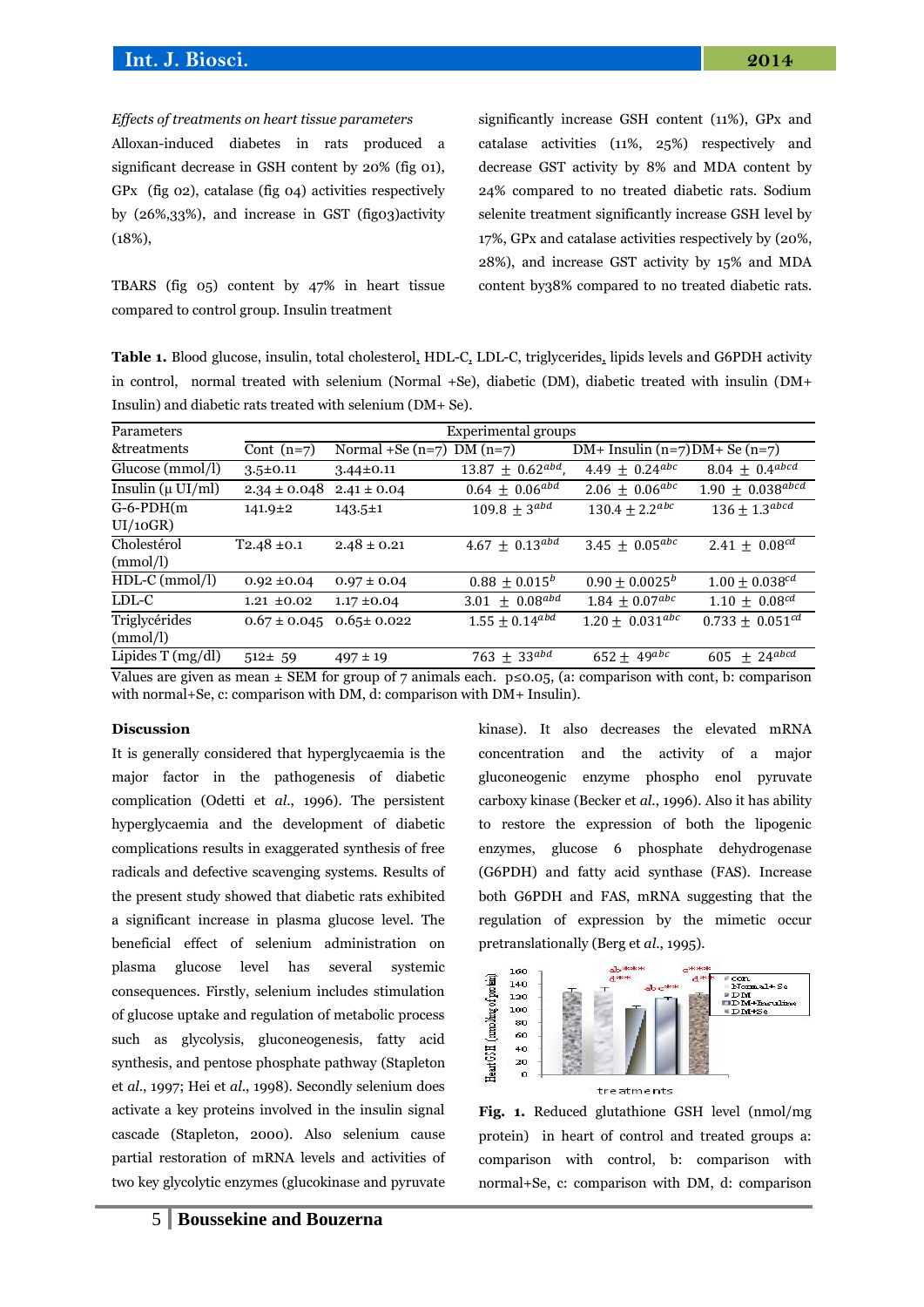with DM+Insulin. Values are means±SEM for seven rats in each group. \*  $p ≤ 0.05$ , \*\*  $p ≤ 0.01$ , \*\*\*  $p ≤ 0.001$ .



**Fig. 2.** Glutathione peroxydase GPx activity (µmol/mg protein) in heart of control and treated groups a: comparison with control, b: comparison with normal+Se, c: comparison with DM, d: comparison with DM+Insulin. Values are means±SEM for seven rats in each group. \* p≤0.05, \*\* p≤0.01, \*\*\* p≤0.001.

Other study with a medium oral dose of 2 mg/kg/d (11.6 µmol/kg) selenite was able to lower the blood glucose of alloxan-induced kun-min mice (Ding et *al*., 1997).



**Fig. 3.** Glutathione-S-transferase activity (nmol/mg protein) in heart of control and treated groups a: comparison with control, b: comparison with normal+Se, c: comparison with DM, d: comparison with DM+Insulin. Values are means±SEM for seven rats in each group. \* p≤0.05, \*\* p≤0.01, \*\*\* p≤0.001.



**Fig. 4.** Catalase (CAT) activity (µmol H2O2)/mg protein) in heart of control and treated groups a: comparison with control, b: comparison with normal+Se, c: comparison with DM, d: comparison

with DM+Insulin. Values are means±SEM for seven rats in each group. \*  $p ≤ 0.05$ , \*\*  $p ≤ 0.01$ , \*\*\*  $p ≤ 0.001$ .

G6PDH activity was decreased in diabetic rats compared with normal control and normal selenium treated rats (table 01). Insulin treatment and selenium treatment normalized the decrease in G6PDH activity in diabetic rats. Other study (Zhang et *al*., 2000) has shown that high glucose led to increased PKA activity and phosphorylation of G6PDH in cultured bovine aortic endothelial cells. That PKA can directly phosphorylate G6PDH and inhibit G6PDH activity (Zhang et *al*., 2000).

The present results demonstrated that diabetes significantly increased the levels of total cholesterol,

LDL-C, triglycerides, Total lipids. And decreased of HDL-C which did have a direct detrimental effect on heart function, these results are in accordance with those of other investigations (Opie, 1970; Rodrigues and McNeill, 1986; Rodrigues et *al*., 1986). Administration of sodium selenite significantly ameliorated the adverse influence of alloxan. Thus selenium treatment normalizes the alteration in cholesterol metabolism that occurs in diabetes (Veki et *al*., 1993). Selenium dependant peroxidase can detoxifiy a wide variety of peroxides including lipid derived-species (LOOH) present in LDL ox, thus selenium treatment can ameliorate the modification occurring in LDL-cholesterol by oxidative injury (Ness et *al*., 1994).



**Fig. 5.** TBARS (nmol MDA/mg protein) in heart of control and treated groups a: comparison with control, b: comparison with normal+Se, c: comparison with DM, d: comparison with DM+Insulin. Values are means±SEM for seven rats in each group. \* p≤0.05, \*\* p≤0.01, \*\*\* p≤0.001.

Oxidative stress markers: TBARS levels were measured as an index of malondialdehyde production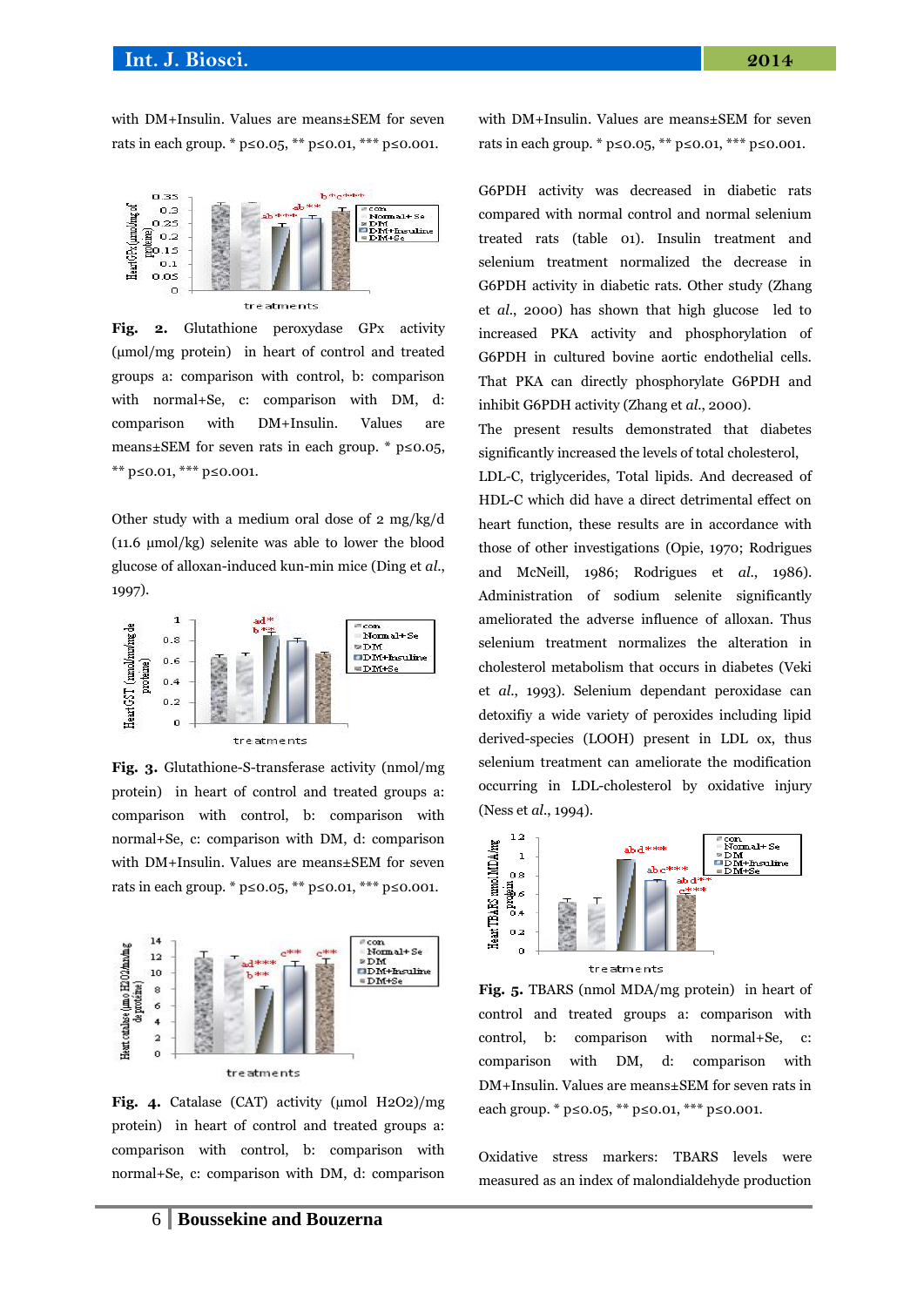and hence lipid peroxidation. Results indicated a significant increase of TBARS in diabetic animals compared with control animals (fig 05). Insulin and selenium treatment normalized or ameliorated the increase of TBARS level. These results show, as demonstrated by other investigations, that diabetes leads to increased oxidative stress. Thus furthers evaluations of enzymes and chemicals associated with the antioxidant system were done.

As shown in fig 01, the normal function of GSH coupling relies on a sufficient supply of NADPH. This a decrease in NADPH should lead to decreased GSH levels. Figure 01 shows that GSH levels were significantly decreased in untreated diabetic rats compared with normal control and normal treated by selenium. Insulin treatment ameliorated GSH level however selenium treatment normalized the significant decrease in GSH level in diabetic rats. Examination of other enzymes associated with oxidant stress (glutathione peroxidase, catalase and glutathione-s-transferase) show a significant differences between control and treated rats. There was a decrease in GPx and catalase activities and decrease in GST activity in the diabetic group (fig 2, 3, 4). Although there are clearly other factors responsible for the increased lipid peroxidation such as increased production of reactive oxygen species (Maritim et *al*., 2003).

Selenium treatment increase significantly GPx, catalase activities and decrease GST activity compared to untreated diabetic rats and insulin treated diabetic rats.

There are a few studies which suggest that selenium levels per se may be important in heart function (Zhong et *al*., 1990; Koehler et *al*., 1988).

In conclusion, this study demonstrates that Selenium is known to act to prevent free radical damage to cells. Selenium has been administered to humans to reduce the incidence and severity of Keshan disease, a cardiomyopathy which occurs in selenium-poor areas of China. Theoretically, diabetics who have an increased incidence of heart disease, may benefit both from an improvement in glucose homeostasis due to selenite treatment as well as from a direct cardioprotective effect of the element, which play an important role in oxidative stress, to near normal values.

#### **References**

**Aebi.** 1984**.** Catalase . In L. Packer (Ed), methods in enzymology, Academic press, Orlando, **105**: 121-126.

**Altan VM.** 2003**.** The pharmacology of diabetic complications. Current Medicinal Chemistry **10**, 1317-1327. DOI[: 10.2174/0929867033457287](http://dx.doi.org/10.2174/0929867033457287)

**Assmann G, Schulte H.** 1988**.** The Prospective Cardiovascular Munster (PROCAM) study: prevalence of hyperlipidemia in persons with hypertension and/or diabetes mellitus and the relationship to coronary heart disease, American Heart Journal. **116**, 1713–1724. DOI: 10.1016/0002- 8703(88)90220-7

**Ayaz M, Ozdemir S, Ugur M, Vassort G and Turan B.** 2004**.** Effects of selenium on altered mechanical and electrical cardiac activities of diabetic rat, Arch. Biochemistry and Biophysics. **426**, 83–90. doi: 10.1016/j.abb.2004.04.008

**Ayaz M, Can B, Ozdemir S and Turan B.** 2002**.** Protective effect of selenium treatment on diabetesinduced myocardial structural alterations, *Biological Trace Element Research.* **89**, 215–226. DOI: 10.1385/BTER:89:3:215

**Battell M L, Delgatty H L M and McNeill J H.**  1998**.** Sodium selenate corrects glucose tolerance and heart function in STZ diabetic rats, *Molecular. Cellular Biochemistry.* **179**, 27–34. DOI: 10.1023/A:1006819227506

**Becker DJ, Reul B, Ozcelikay A, Buchent J P, Henquin JC and Brichard SM.** 1996**.** oral selenate improves glucose homeostasis and partly reverses abnormal expression of liver glycolytic and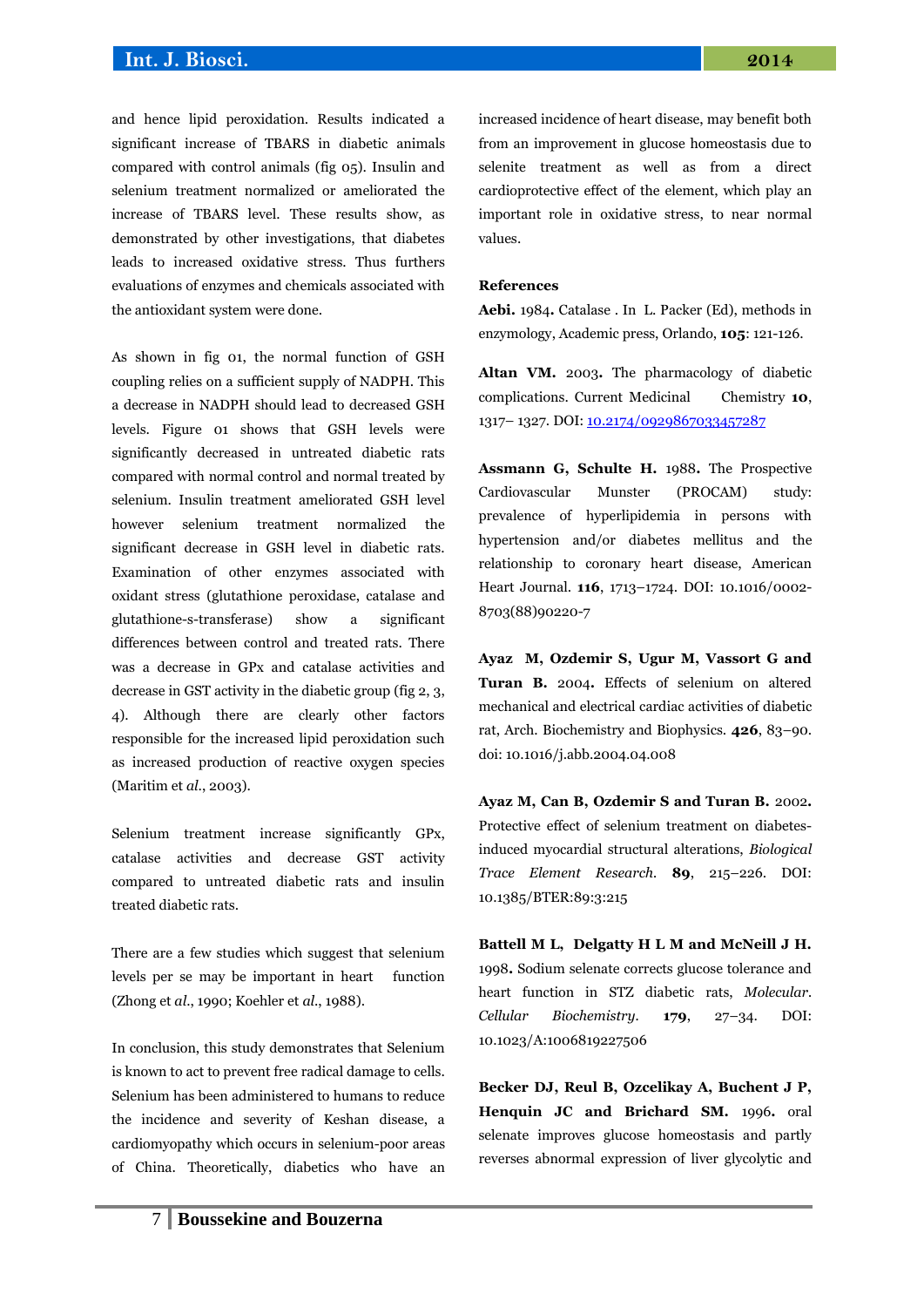gluconeogenic enzyme in diabetic rats. Diabetologia; **39**, 3-11. DOI: 10.1007/BF00400407

**Berg EA, Wu JY, Compbell L, Kagey M And Stapleton SR.** 1995. Insulin like effect of vanadate and selenate on the expression of G6PD and fatty acid synthase in diabetic rats. Biochemistry, **77**, 919-924.

**Bidlack WR.** 1996. Interrelationships of food, nutrition health: the National Association of State Universities and Land Grant Colleges White Paper. American Journal of Nutrition. **15**, 422–33.

**Bradford M.** 1976. A rapid and sensitive method for the quantities of microgram quantities of protein utilizing the principle of protein-dye binding. Anal Biochemistry, **72**:248–54. doi:10.1016/0003- 2697(76)90527-3

**Buccolo G, Harold D.** 1973**.** Quantitative determination of serum triglycerides by use of enzymes. Clinical Chemistry. **19(5),** 476-482.

**Buege JA, Aust SD.** 1984. Microsomal lipid peroxidation. Methods Enzymol, **105**:302-310.

**Charpentier G.** 2002. Oral combination therapy for type 2 diabetes. Diabetes and Metabolism Research and Reviews. **18 (Suppl3)**, S70– S76.

**Ding H, Pen R., Chen J.** 1997. Effect of selenite and *allitridi* on the diabetic mice. Acta Nutr. Sini. **19**: 384–387.

**Doi K, Sawada F, Toda G.** 2001. Alteration of antioxidants during the progression of heart disease in streptozotocin-induced diabetic rats, *Free Radical Research.* **34(3)**, 251–261. doi:10.1080/10715760100300231

**Ezaki O.** 1990. The insulin-like effects of selenate in rat adipocytes, *Journal of Biololy and Chemistry.*  **265**, 1124–1130.

**Flohe , Gunzler .** 1984. Analysis of glutathione peroxidase, Methods Enzymol. **105**, 114–121.

**Friedewald WT, Levei RI, Fridrickson DS.**1972. Estimation of the concentration of low density lipoproteins cholesterol in plasma without use of the ultra centrifugation. Clinical and Chemical research. **18**, 499-502.

**Giugliano D, Ceriello A, Paolisso G.**1996. Oxidative stress and diabetic vascular complications. Diabetes Care. **19**, 257–267. **doi: 10.2337/diacare.19.3.257**

**Guerrero-Romero F and Rodriguez-Moran M**. 2005. Complementary therapies for diabetes: the case of chromium. Magnesium Antioxidants. **36**, 250–7.

**Habig WH, Pabst MJ, Jakoby WB.** 1974. Glutathione-S-transferase the first step in mercapturic acid formation. Journal of Biology and Chemistry. **249**, 7130–9.

**Heart H & Sung C.K.** 2003. Insulin-like and noninsulin-like selenium actions in 3T3-L1 adipocytes, Journal of Cellular and Biochemistry. **88**, 719–731. Doi: 10.1002/jcb.10395

**Hei YJ, Farahbakhshian S, Chen X.** 1998. Stimulation of MAP kinase and S6 kinase by vanadium and selenium in rat adipocytes. Molecular and Cellular Biochemistry, **178**, 367–375. DOI 10.1023/A:1006819906820

**Kaplan A.** 1984. Lipids. Journal of Clinical Chemistry, 918-919.

**Kaplan A .** 1984. Glucose. The C.V Mosby CO. St Louis Toronto. Princelon, Journal of Clinical Chemistry. 1032 -1036.

**Koehler H, Peters HJ, Pankau H, Duck H.J.** 1988. Selenium in cardiology and angiology. Biological Trace Elements Research. **15**, 157–167.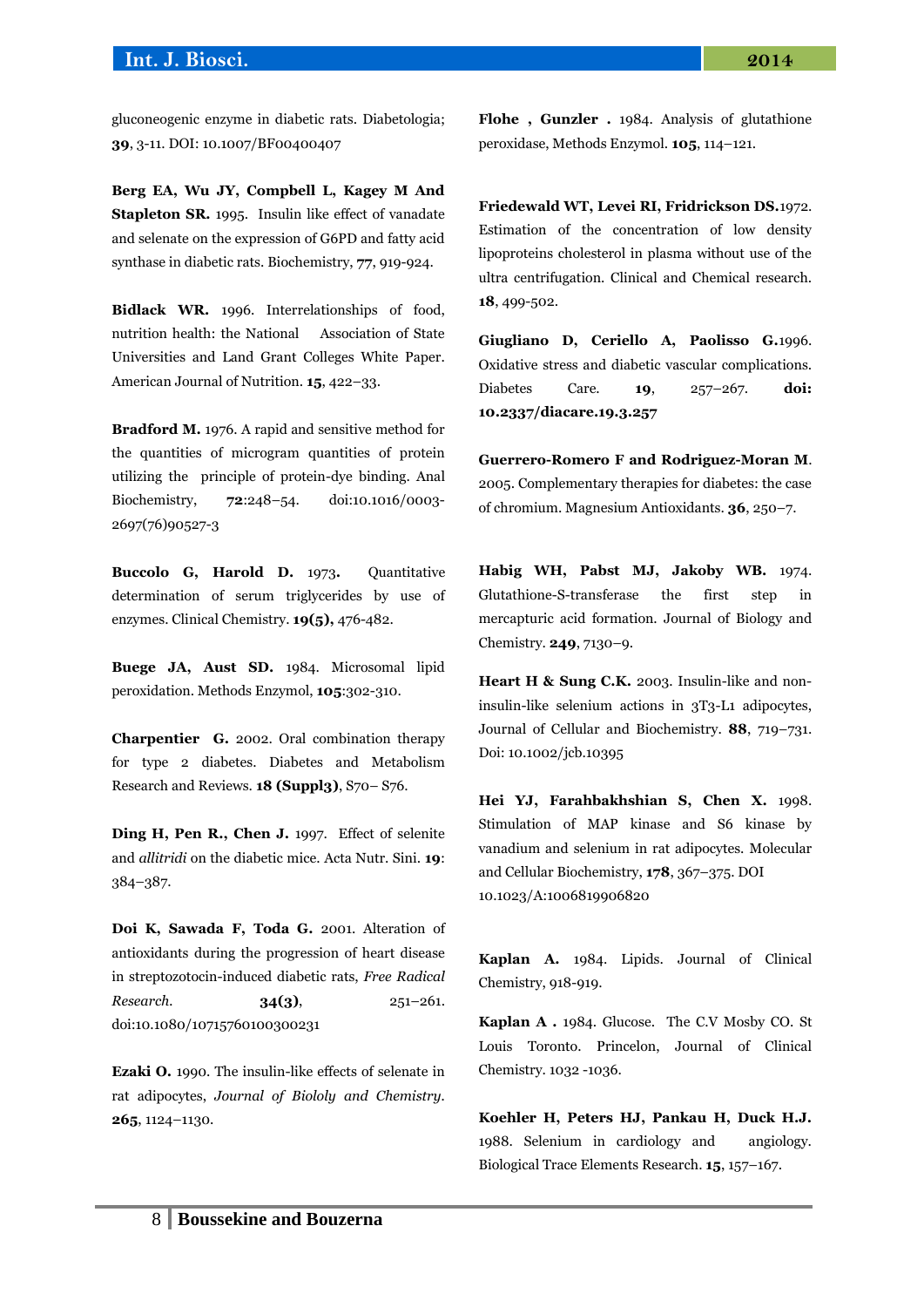## **Int. J. Biosci. 2014**

**Lohr,GW, Waller HD.** 1974. Glucose-6-Phosphate Dehydrogenase. Method of Enzymatic Analysis,3rd Edition- Varlag Chemie, Wehnheim; p.636.

**Mak DH, Ip SP, Li PC, Poon MK and Ko K. M.** 1996. Alterations in tissue glutathione system in streptozotocin-induced diabetic rats. Molecular and Cellular Biochemistry*.* **162(2)**, 153–158. DOI: 10.1007/BF00227543

**Maritim AC, Sanders Ra and Watkins JBIII.** 2003. Diabetes oxidative stress, and anti oxidant. A review. Biochemistry and Toxicology Journal. **17**, 24- 38.

**McNeill JH, Delgatty HLM and Battell ML.** 1991. Insulinlike effects of sodium selenate in streptozotocin-induced diabetic rats, *Diabetes* **40**, 1675–1678. doi: 10.2337/diab.40.12.**1675**

**Naito HK, Kaplan A.** 1984. Cholesterol. Clinical and Chemical the C.V Mosby CO. St Louis Toronto. Princeton. 1194-11206 and 437*.*

**Naito HK, Kaplan A.** 1984. HDL**-**Cholesterol*.*  Clinical and Chemical the C.V Mosby CO. St Louis Toronto. Princeton :1207-1213 and 437.

**Ness GC, Zhao Z. and Wiggins L.** 1994. Insulin and glucagon modulate hepatic 3-hydroxy-methyl glutaryl-coenzyme A. Journal of Biological Chemistry. **269**, 29168-29172.

**Neve J.** 1991. Physiological and nutritional importance of selenium, Experienta **47**, 187–193.

**Odetti P, Travers ON, Cosso,L, Noberasco G, Pronzato MA and Marinariu M.** 1996. Good glycemic control reduces oxidation and glycation end-products in collagen of diabetic rats.

| Diabetologia.         | 39, | 1440-1447. | DOI: |
|-----------------------|-----|------------|------|
| 10.1007/s001250050596 |     |            |      |

**Opie LH.** 1970. Effect of fatty acid on contractility and rhythm of the heart. Nature (London) **227**, 1055– 1066.

**Rodrigues BB, Goyal RK, McNeill JH.** 1986. Effects of hydralazine on streptozotocin induced diabetic rats: Prevention of hyperlipidemia and improvement in cardiac function. Journal of Pharmacological. **237**, 292– 299.

**Rodrigues BB, McNeill JH.** 1986. Cardiac function in spontaneously hypertensive diabetic rats. American Journal of Physiology. **251**, H571–H580.

**Rosen P, Du X, Tschope D.** 1998. Role of oxygenderived radicals for vascular dysfunction in the diabetic heart: prevention by alpha-tocopherol, Molecular and Cellular Biochemistry. **188**, 103–111.

**Rotruck JT, Pope AL, Ganther HE, Swanson AB, Hafemen DG and Hoekstra WG.** 1973. Selenium: biochemical role as a component of glutathione peroxidase, *Science* **179**, 588–590.

**Sapin, R. Le Galudec V, Gasser F, Pinget M, Grucker D.** 2001. Elecsys insulin Assay; Free Insulin Determination and the absence of Cross-Reactivity with Insulin Lispro. Clinical Chemistry. **47**, 602-605.

**Stapleton SR, Garlock GL, Foellmi-Adams L.** 1997. Selenium potent stimulator of tyrosyl phosphorylation and activator of MAP kinase. Biochemica and Biophysica Acta, **1355**, 259–269. DOI: 10.1016/S0167-4889(96)00140-1

**Stapleton SR.** 2000. Selenium: an insulin mimetic. Cellular and Molecular life Science. **57**, 1874-1879. DOI: 10.1007/PL00000669

**Strojek K.** 2003. Features of macrovascular complications in type 2 diabetic patients. Acta